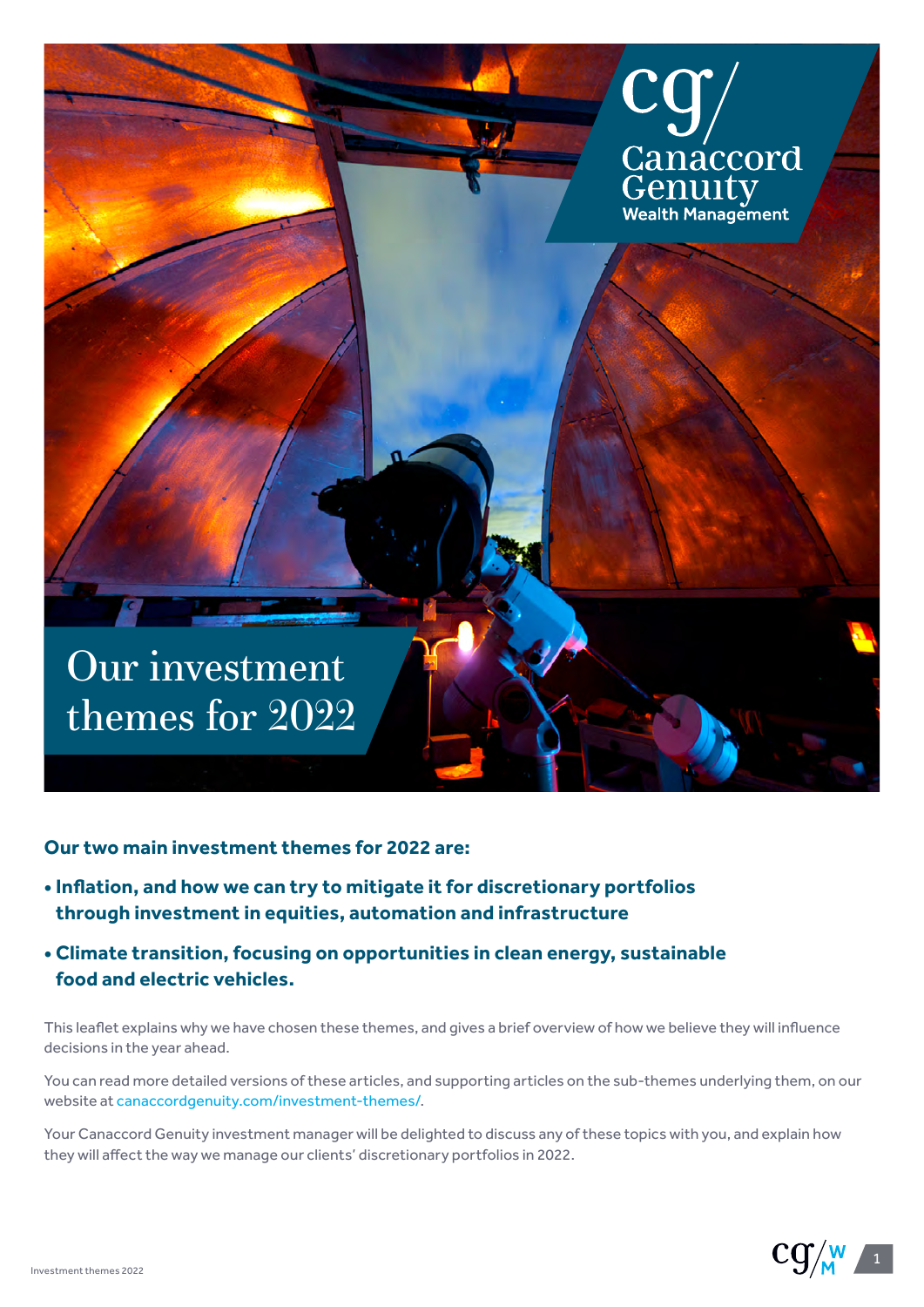# Beating inflation in 2022

Inflation came back with a vengeance in 2021.

Investors were prepared for the Consumer Price Index to rise in March-May 2021. What they didn't expect was the onslaught of bottlenecks and supply chain issues, as well as product and staff shortages, which relentlessly drove up prices.

It started with economic reopening after the COVID-19 lockdowns. Goods, ships, lorries and drivers were stranded in the wrong places when countries opened up, causing massive delays, product shortages and inevitably higher prices.

The cost of services we hadn't used in a long time (such as air fares, car rentals, accommodation, restaurants) surged, some of it due to prices collapsing in the previous year. Bottlenecks did not ease quickly, and markets also began to worry about the possibility of soaring rents and wages.

The number that matters most for markets is the US Core Personal Consumption Expenditures (PCE) Index. It rose to above 4% recently, but it is likely to fall next year, particularly between March and June, as the comparison with 2021 becomes more favourable – but probably won't return to the previous sub-2% levels. It may therefore be consistently above the 2% target used by most central banks.

## **Are equities the best way to beat inflation?**

As inflation looks set to persist in 2022, investors will be exploring different options to generate a return on investment greater than inflation – otherwise wealth falls in real terms. If you leave your money in the bank, you are highly unlikely to get deposit rates that will cover price rises and beat inflation. Likewise, if you buy fixed interest securities, where the coupon and the final repayment levels are fixed, you may not get your money back in real terms.

Commodities generally manage to eke out a positive return after inflation, but it's not always easy for investors to buy petroleum and industrial metals profitably.

Historically, equities have offered the best opportunity for delivering real returns over the long term versus other major asset classes, but there are still risks for investors. Higher inflation tends to reduce share valuations, which are ultimately a calculation of future earnings at today's interest rate (if interest rates go up, share values historically go down).

Here at Canaccord, a key investment theme for 2022 is aiming to protect discretionary portfolios against inflation, and we will try to achieve this by exploring three different equity-based options: global equities, automation and infrastructure.

Markets fear inflation because central banks can destroy investment returns by raising rates to high levels, which may trigger an economic slump. This time around though, the US Federal Reserve (Fed) will be patient with nascent inflation, at least for the next few years. Let's take them at their word, rather than trying to second-guess them.

The equity plays we mention should be able to cope with various inflation scenarios, as long as the Fed does not step on the brakes abruptly to cause a recession.

## **Global equities**

Data shows us that well-selected global stocks can offer better protection against inflation than other major asset classes over shorter periods. This is partly because many companies increase their prices during inflationary periods to maintain earnings, creating a positive relationship between company earnings and inflation, which then rise and fall together. Visit [canaccordgenuity.com/equities-and](https://www.canaccordgenuity.com/wealth-management-uk/news-and-insights/equities-and-inflation/)[inflation/](https://www.canaccordgenuity.com/wealth-management-uk/news-and-insights/equities-and-inflation/) to find out more.

#### **Automation and robotics**

We believe robots can support modernisation, increase efficiency and help solve the worker shortage in key industries. They should also reduce the cost of repatriating manufacturing facilities to Western countries from China. Over the past few years, the shortfall in workers has been particularly apparent in three main industries: food and agriculture, manufacturing and healthcare. Is automation the way forward? Read more in our blog at [canaccordgenuity.com/investing-in-automation](https://www.canaccordgenuity.com/wealth-management-uk/news-and-insights/investing-in-automation-and-robotics/) [-and-robotics/.](https://www.canaccordgenuity.com/wealth-management-uk/news-and-insights/investing-in-automation-and-robotics/)

#### **Infrastructure**

We believe the broad sector of infrastructure and transportation is worth considering for several reasons. Infrastructure builds fixed assets that reduce operating costs and offset higher prices, and investments often have explicit inflation protection built in. There is also a global push towards infrastructure spending by governments, and much of the money is directed into areas that are working towards decarbonisation. Learn more at [canaccordgenuity.com/investing-in-infrastructure/](https://www.canaccordgenuity.com/wealth-management-uk/news-and-insights/investing-in-infrastructure/).

You can read an expanded version of this article and find out more about our views on inflation and its impact in 2022 at: [canaccordgenuity.com/investing-to-beat-inflation/.](https://www.canaccordgenuity.com/wealth-management-uk/news-and-insights/equities-and-inflation/)

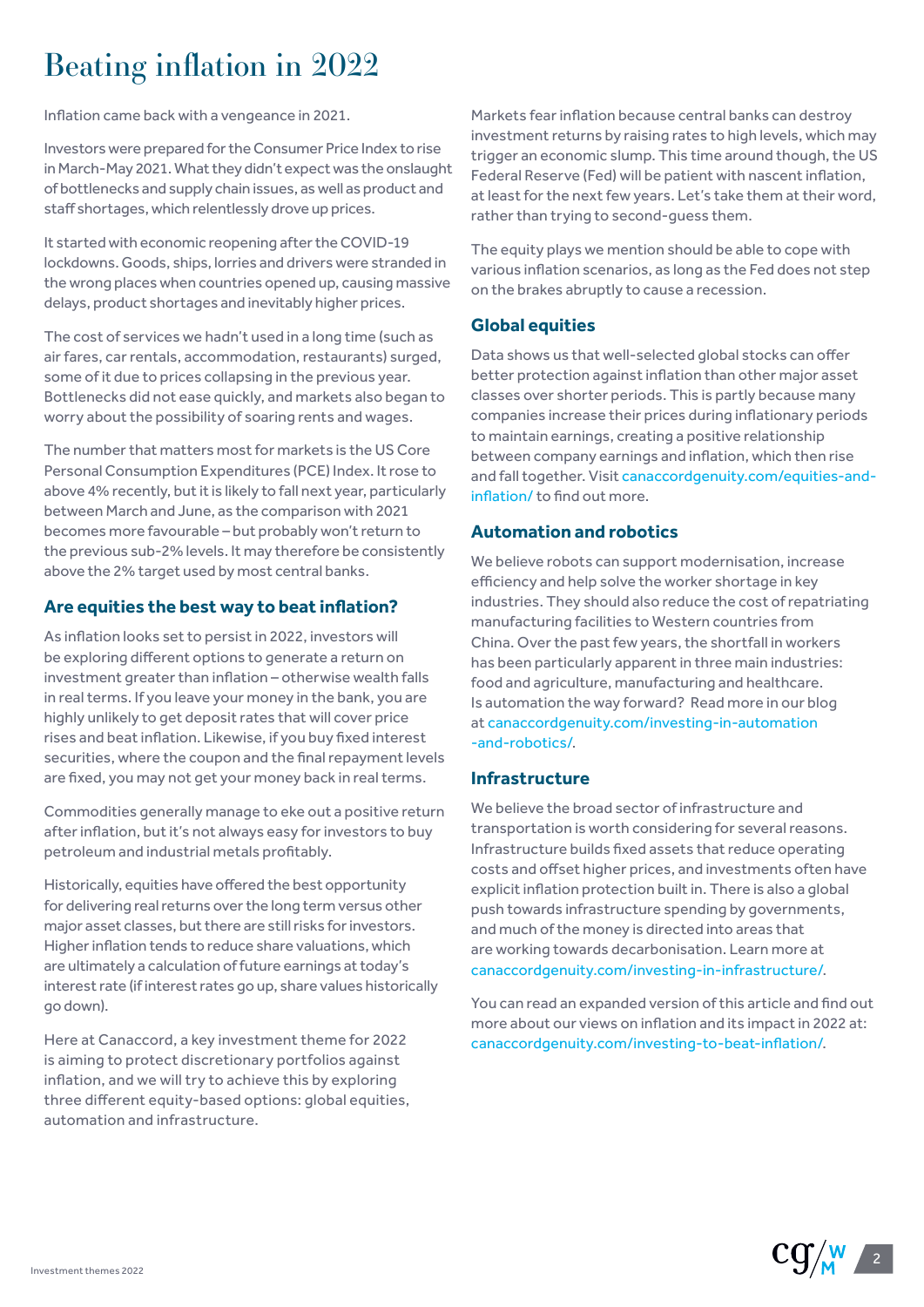# Investing in the climate change agenda

The urgent hunt for solutions to the climate crisis, where new, increasingly investable industries are disrupting old economy stalwarts, makes climate transition a lasting and powerful investment theme for 2022 and beyond.

We are not climate scientists or policy makers, and we make no specific predictions here about the future path of the climate emergency. We are simply seeking to identify where value is being created for our clients.

# **The background**

COP26 in Glasgow was meant to check in on progress towards the climate change targets set in previous conferences, and to keep countries on track in meeting those targets.

Signed by 180 countries, the earlier Paris Agreement sought to reduce greenhouse gas emissions and limit the global temperature increase to below 2°C above pre-industrial levels by the year 2100. Ideally, the increases should be kept to 1.5°C or below.

Before the commitments made in Glasgow, base case estimates had global temperatures rising to 2.8°C above pre-industrial levels, despite all the work done over the preceding six years. Even after all the pledges at Glasgow, on a good outcome we might be looking at 2°C as the base case – which is not a good outcome.

The vast majority of damage to our climate has happened since 1972, when the world's population was around 3.7 billion. Today it is around 7.9 billion, an increase of 114%. At the same time, average real GDP per head has increased significantly.

So we have seen a population explosion and have made ourselves richer too – and that means making more stuff, which means burning more coal and oil, and creating more methane. In 1970 global crude oil production was around 40 million barrels per day. Now, without COVID-19, it would be around 100 million barrels per day.

Today, of the five or six major sources of greenhouse gases, energy production contributes 25%; food, agriculture and forestry 24%; general industry 21% and transport 14%. Each of these areas is under huge pressure to reduce their outputs.

Within our climate transition theme, we are looking at sectors where a combination of rapid technological improvements, cost-effectiveness and increased regulation has created a compelling investment case.

## **Clean and renewable energy**

Sharp falls in the cost of generating wind, solar and other renewable energies (not to mention nuclear), allied with judicious use of government subsidies, have transformed the competitiveness of green alternatives to carbon-based power. This is a trend reinforced by burgeoning concerns over air quality in fast-growing and huge emerging markets like India, China and Nigeria. Read our blog at [canaccordgenuity.com/investing-in-renewable-energy/](https://www.canaccordgenuity.com/wealth-management-uk/news-and-insights/investing-in-renewable-energy/) to find out more.

# **Sustainable food production**

Methane emissions from cows, alongside deforestation linked to intensive soybean cultivation, are powerful additives to the greenhouse effect. With more efficient plant biotechnology and enormous productivity and waste management improvements from farm to fork, there is a real prospect of making inroads into this large contributor to global warming. Discover more at [canaccordgenuity.com/investing-in-sustainable](https://www.canaccordgenuity.com/wealth-management-uk/news-and-insights/investing-in-sustainable-food-systems/)[food-systems/](https://www.canaccordgenuity.com/wealth-management-uk/news-and-insights/investing-in-sustainable-food-systems/).

# **Electric vehicles**

In transport, advances in battery technology, software and power management semiconductors now mean that it is not just automobiles that are decarbonising, but also trucks, railways, marine transport and even aeroplanes. Consumer demand is soaring and electric vehicle infrastructure is proliferating, making this a compelling investment theme for 2022 and beyond. Find out why in our blog at [canaccordgenuity.com/investing-in-electric-vehicles/.](https://www.canaccordgenuity.com/wealth-management-uk/news-and-insights/investing-in-electric-vehicles/)

Combined, energy production, food production and transport cause nearly two-thirds of greenhouse gas emissions. In each case, what makes them particularly timely as investment themes is the rapid development of technology that replaces traditional, carbon-heavy industries with more climate-friendly businesses that could generate potentially strong cash flows.

At the same time, the cost of doing business is set to rise for carbon-intensive industries such as coal mining or oil production. Many large institutional investors are already excluding them from portfolios, while banks are withdrawing from financing their activities.

We see our three themes as a positive approach to investing that in the longer term will align good client outcomes with a sustainable future for our planet, our children and their children.

You can read more about these topics at: [canaccordgenuity.](https://www.canaccordgenuity.com/wealth-management-uk/news-and-insights/investing-in-climate-change/) [com/investing-in-climate-change/](https://www.canaccordgenuity.com/wealth-management-uk/news-and-insights/investing-in-climate-change/).